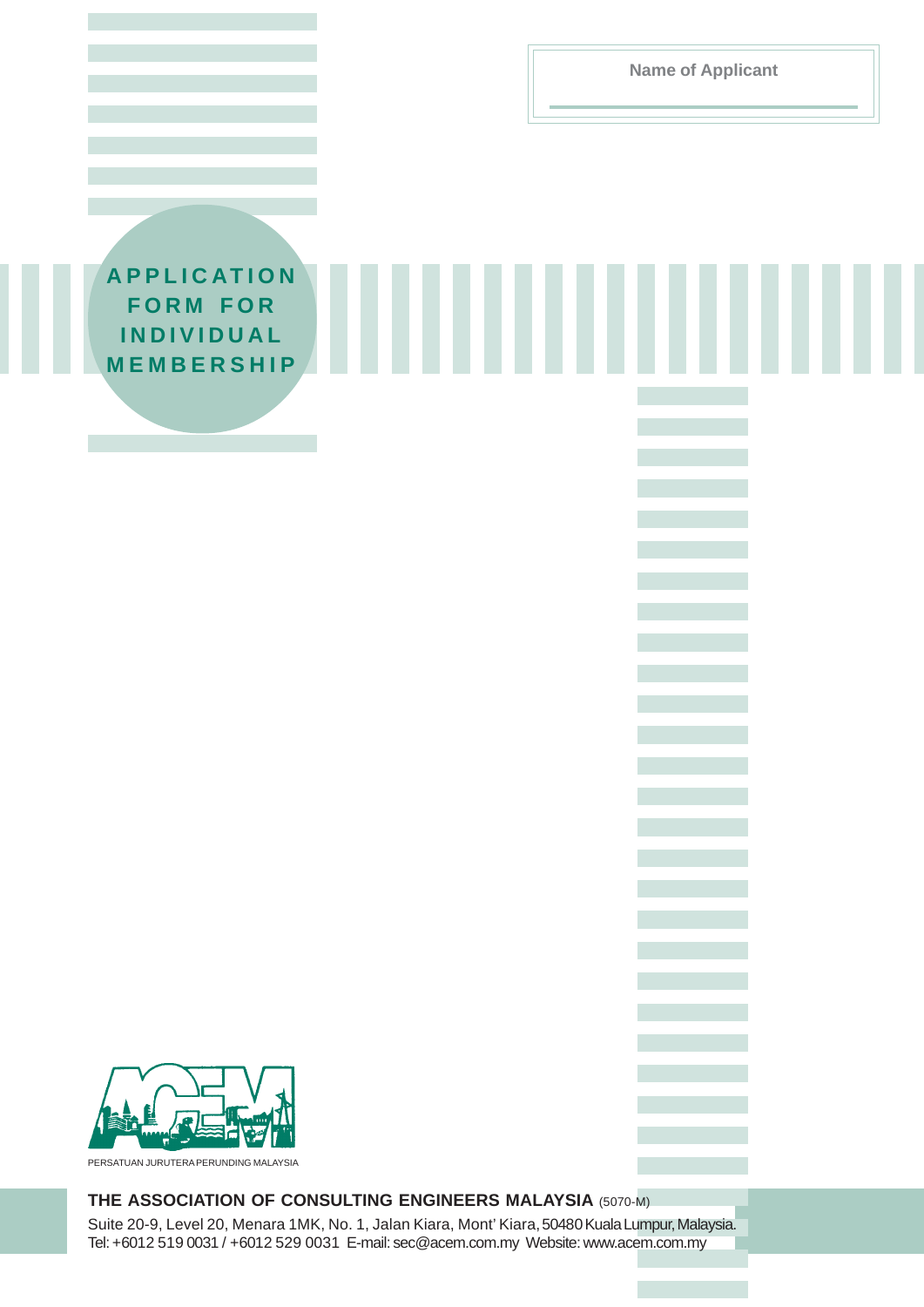# **APPLICATION FORM FOR INDIVIDUAL MEMBERSHIP**

| of         | <u> 1989 - Johann Barn, mars et al. (b. 1989)</u>                                                                                                                                                                                                                         |  |                                                                                                                         |  |  |
|------------|---------------------------------------------------------------------------------------------------------------------------------------------------------------------------------------------------------------------------------------------------------------------------|--|-------------------------------------------------------------------------------------------------------------------------|--|--|
|            | (Name of Firm)<br>wish to apply for admission to membership of the Association of Consulting Engineers Malaysia.                                                                                                                                                          |  |                                                                                                                         |  |  |
|            |                                                                                                                                                                                                                                                                           |  |                                                                                                                         |  |  |
|            | I have read the Extracts from the Articles of Association attached and the "Professional Rules<br>and Practice" and if admitted I undertake to abide by them, as they now exist or as they may<br>hereafter be altered, amended or added to as long as I remain a Member. |  |                                                                                                                         |  |  |
|            |                                                                                                                                                                                                                                                                           |  |                                                                                                                         |  |  |
|            | The Candidate must fill in the following particulars.                                                                                                                                                                                                                     |  |                                                                                                                         |  |  |
| (a)        | Full Name: <u>Discovery and the series of the series of the series of the series of the series of the series of the series of the series of the series of the series of the series of the series of the series of the series of </u>                                      |  |                                                                                                                         |  |  |
| (b)        | Date of Birth: Sex: Male/Female                                                                                                                                                                                                                                           |  |                                                                                                                         |  |  |
| (c)        |                                                                                                                                                                                                                                                                           |  |                                                                                                                         |  |  |
| (d)        | Qualifications of candidate, i.e., Degrees, Membership of Engineering Institutions:<br>(Please write in full.)                                                                                                                                                            |  |                                                                                                                         |  |  |
|            |                                                                                                                                                                                                                                                                           |  |                                                                                                                         |  |  |
|            | the control of the control of the control of the control of the control of the control of                                                                                                                                                                                 |  | PEPC/PE Reg. No.: ____________                                                                                          |  |  |
|            | Name of Firm under which the candidate carries out practice:                                                                                                                                                                                                              |  |                                                                                                                         |  |  |
|            |                                                                                                                                                                                                                                                                           |  |                                                                                                                         |  |  |
| (e)<br>(f) | <b>Address of Firm:</b>                                                                                                                                                                                                                                                   |  | <u> Andreas Andreas Andreas Andreas Andreas Andreas Andreas Andreas Andreas Andreas Andreas Andreas Andreas Andreas</u> |  |  |
|            | ,我们也不能在这里的时候,我们也不能在这里的时候,我们也不能会在这里的时候,我们也不能会在这里的时候,我们也不能会在这里的时候,我们也不能会在这里的时候,我们也不                                                                                                                                                                                         |  |                                                                                                                         |  |  |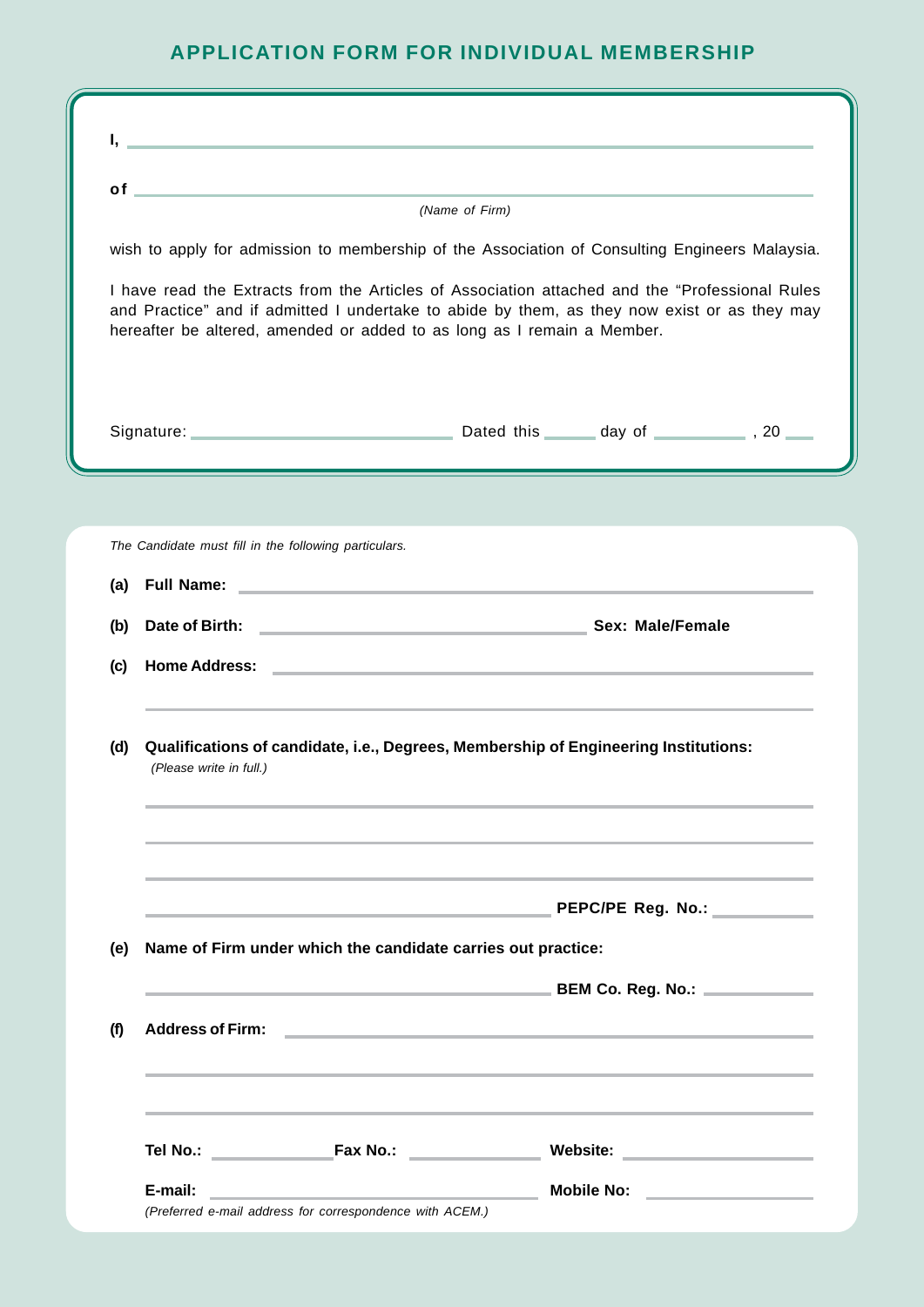| (g) Date from which the candidate has practised as a Consulting Engineer in his capacity as |
|---------------------------------------------------------------------------------------------|
| a Director/Partner/Principal:                                                               |

- **(h) Particulars as to previous partnerships or firm** *(if any)***:**
- **(i) Is the candidate a Director, Managing Director or Employee or Agent of any other Company? If so, full particulars of the business undertaken by the Company, and of the candidate's position therein must be given or attached hereto.**
- **(j) Principal branch of engineering in which the candidate practises:**

*A short summary of training and positions held prior to taking up private practice should accompany this application, and also a statement indicating the more important work upon which the candidate has been engaged in recent years, showing clearly the character and magnitude of the work, the degree of responsibility, and if in collaboration, the names of the associated engineers.*

| <b>APPLICANT FEEDBACK</b>                                                                                                                                                                                                                                                  |                                    |  |  |  |
|----------------------------------------------------------------------------------------------------------------------------------------------------------------------------------------------------------------------------------------------------------------------------|------------------------------------|--|--|--|
| Please tick $(\checkmark)$ and complete whichever is applicable.                                                                                                                                                                                                           |                                    |  |  |  |
| How did you come about to apply for ACEM membership?                                                                                                                                                                                                                       |                                    |  |  |  |
| Superintended by an ACEM member - Name: superintended by an ACEM member - Name: superintended by an ACEM member - Name:                                                                                                                                                    |                                    |  |  |  |
| Others, please state: example and a state of the state of the state of the state of the state of the state of                                                                                                                                                              |                                    |  |  |  |
|                                                                                                                                                                                                                                                                            |                                    |  |  |  |
| <b>FOR OFFICE USE</b>                                                                                                                                                                                                                                                      |                                    |  |  |  |
| We, the undersigned, recommend <b>Contract and Contract and Contract and Contract and Contract and Contract and Contract and Contract and Contract and Contract and Contract and Contract and Contract and Contract and Contract</b><br>for membership of the Association. |                                    |  |  |  |
| (in block letters)                                                                                                                                                                                                                                                         | Signature: Signature:              |  |  |  |
| (in block letters)                                                                                                                                                                                                                                                         | Signature: National Communications |  |  |  |
| <b>Membership Committee Meeting Date:</b>                                                                                                                                                                                                                                  |                                    |  |  |  |